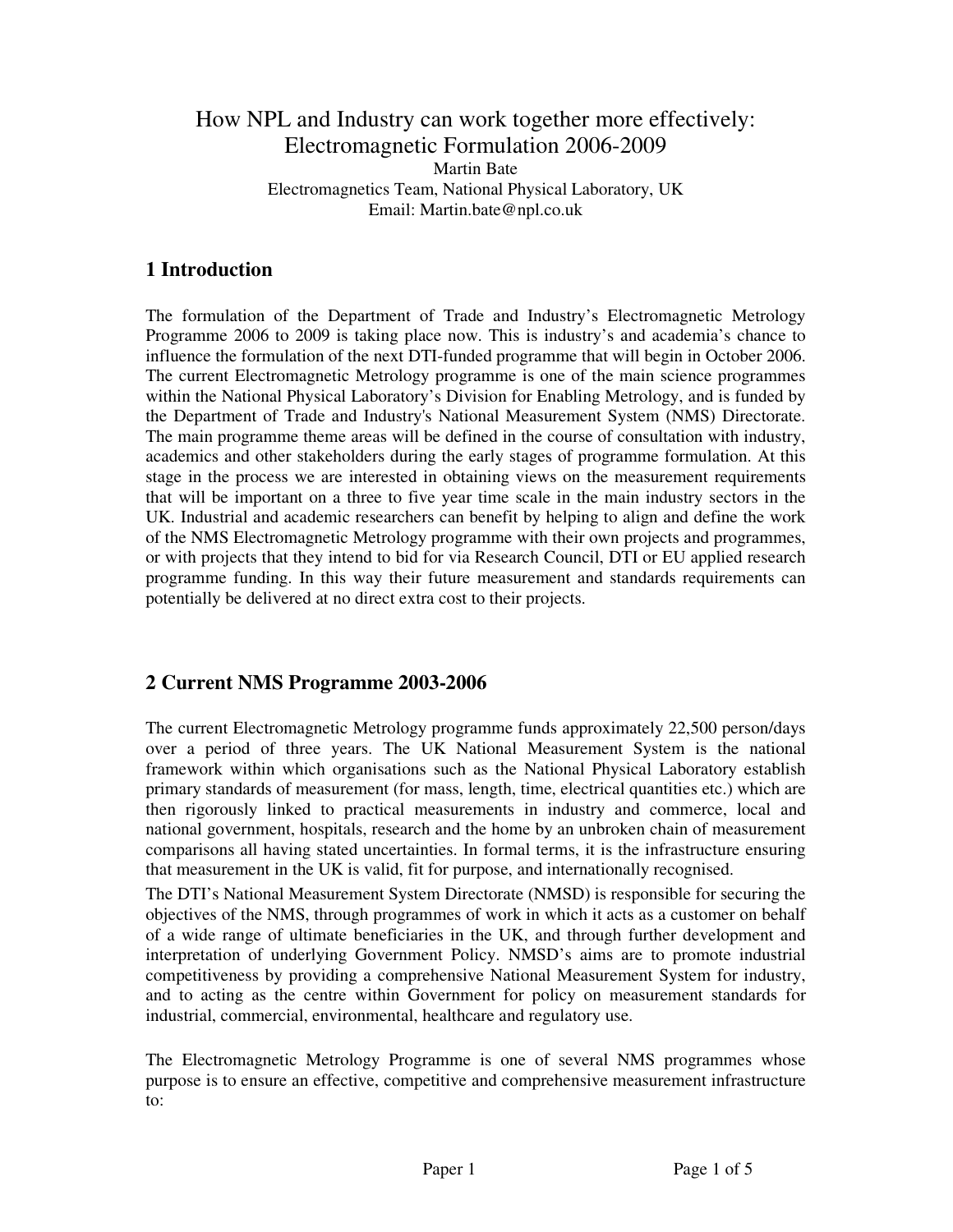- support productivity and facilitate innovation within UK industry
- meet statutory and regulatory obligations
- facilitate free trade

Electrical and electromagnetic technologies pervade virtually every aspect of our lives, so much so that modern society is inconceivable without them. They facilitate wealth creation in both the industrial and service sectors, and are, perhaps, the most important factors in maintaining and extending our quality of life. Electronics, communications and Information Technology, three key sectors, are totally dependent on them.

Specific scientific themes and tasks that form part of the current 2003-2006 Electromagnetic Metrology programme are:

- Direct Current and Low Frequency Measurement Standards
- Radio Frequency and Microwave Electromagnetic Standards
- Antenna Calibration and Characterisation
- Electromagnetic Field Measurement and Mapping
- Electromagnetic Compatibility
- Waveform Measurements
- Electromagnetic Materials Measurement (Dielectric and Magnetic)
- Laser Power and Energy Standards
- Future Technologies
- Micro Electro Mechanical Systems (MEMS) for Electrical Metrology
- Modeling and Applications of Electromagnetic Structured Metamaterials
- Electrical Metrology for Biotechnology
- Knowledge Transfer

All NMS Science & Technology (S&T) Programmes have broadly similar objectives:

- To maintain and develop national measurement standards
- To provide measurement standards that are harmonised with those of UK's trading partners.
- To develop new methods of measurement to meet identified UK business and public sector needs, and promote international standardisation
- To promote the dissemination of information from the programmes which leads to the adoption of good measurement practice, and to provide support and advice to UK plc

#### **3 The Future NMS Programme 2006-2009**

The 2006-2009 Electrical and Electromagnetic programme will be defined from the input provided by UK industry and UK academia and evaluated by the progamme's Measurement Advisory Committee on behalf of the DTI. The DTI National Measurement System Directorate is responsible for determining the objectives for the NMS programme 2006-2009, which are: -

• To provide and develop national measurement standards for DC and Low Frequency electrical and electromagnetic quantities, including the derived SI units of the volt and the ohm, and RF and microwave electromagnetic quantities at a level consistent with the current and future needs of UK industry, national and local government, and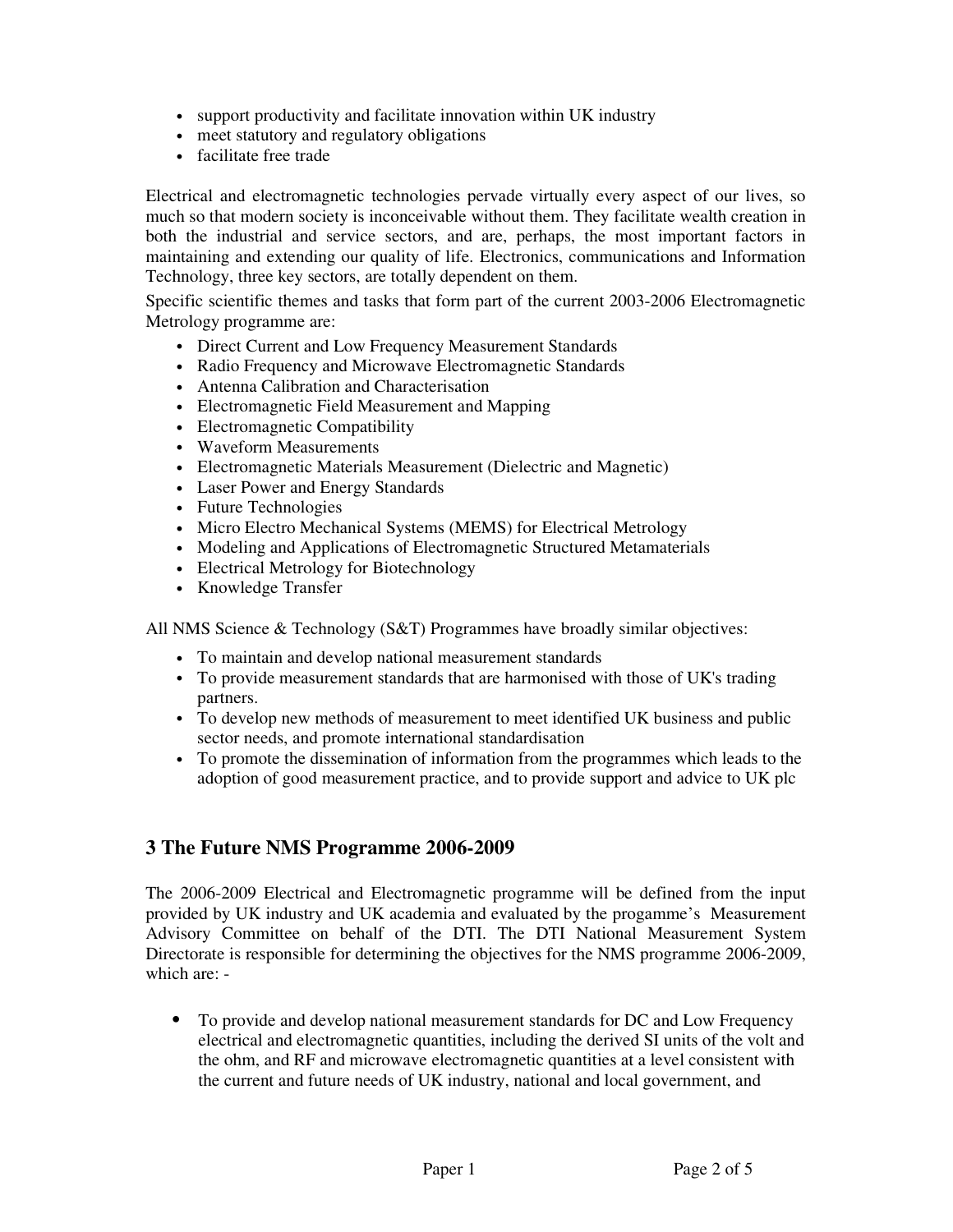research, and make them accessible to customers in as practical and economic form as possible.

- To ensure that the UK measurement standards for electromagnetic quantities are harmonised with those of the world, through intercomparisons and collaborative research leading to mutual recognition.
- To develop new and improved methods of measurement for electromagnetic quantities to meet identified UK needs, and promote international standardisation of these methods to ensure consistency in practical measurements, especially where these are used for regulatory and trading purposes.
- To enable knowledge transfer from the programme, and to provide technical support and advice to UK organisations and individuals undertaking measurement of electromagnetic quantities.

The main theme areas for the new programme will be defined in the course of consultation with industry, academics and other stakeholders during the early stages of programme formulation. The key sectors that have also been communicated to NPL via the DTI are as follows. These key sectors are areas in which NPL can assist UK plc and provide metrology for the coming 3 to 5 years under the current strategy.

- Communications
- Healthcare
- Electronics
- Instrumentation
- Sensors
- Process control
- Defence
- Security
- Energy
- Transport

### **4 Formulation of the 2006-2009 NMS Electromagnetic Programme**

The process for developing the 2006-2009 Electrical Programme is currently happening and on the  $7<sup>th</sup>$  September 2005 the initial orientation meeting took place at the conference centre of the Office of Manpower Economics, 76 Oxford Street, London W1. The purpose of the meeting was to identify new and emerging measurement requirements in electromagnetic metrology on a time scale of between three to five years and to relate these to the Department of Trade and Industry's Technology Strategy. Those attending included representatives of industry, universities, regulatory bodies, government departments, the programme's Measurement Advisory Committee, and the National Physical Laboratory. Representatives from the following industries were invited together with academics who had relevant expertise: Communications, Healthcare, Electronics, Instrumentation, Sensing and Process Control, Defence and Security, Energy and Transport. Discussion groups were organised around three of the themes from the DTI's Technology Strategy: 'Intelligent Connected World', 'A More Secure Environment', and 'Healthcare in an Ageing Society'. To identify new demands for calibration services a fourth group considered calibration across all industrial sectors and DTI strategy themes. The outcome from this meeting can be found in the Orientation Report located on NPL's Website http://www.npl.co.uk/formulation/electrical/..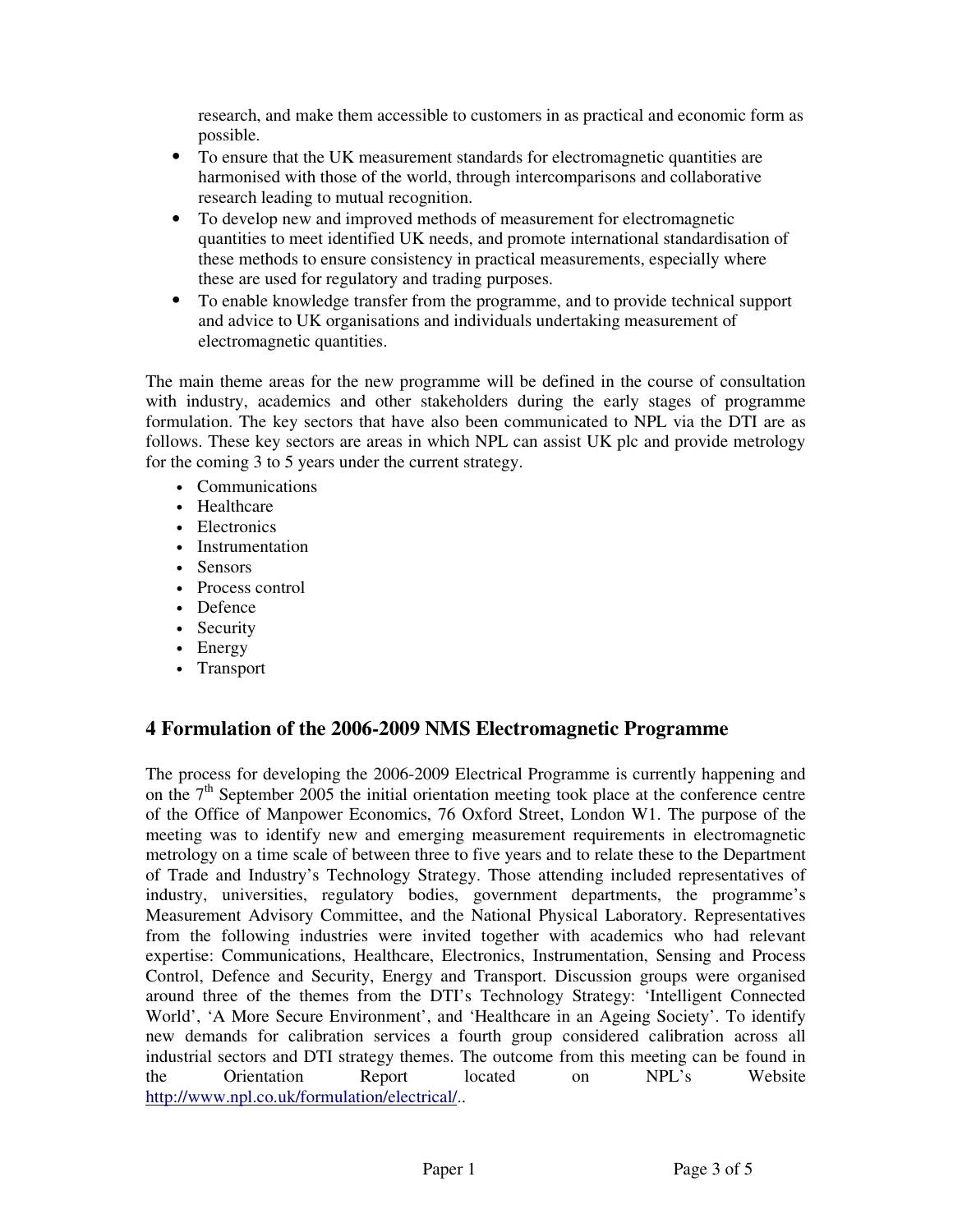The next stage of the programme formulation process is the continuous consultation phase. The purpose is to identify the requirements for the UK NMS infrastructure under the scope and direction set out in the orientation report. We plan to organise a number of focus group meetings and consult with specific partners in industry and academia where appropriate.

An important aspect in the consultation process will be the identification of potential project partners. Industrial and academic researchers can benefit by helping to align the work of the NMS Electromagnetic Metrology Programme with their own projects and programmes, or with projects in which they are bidding for Research Council, DTI or European Union applied research programme funding. In this way future measurement and standards requirements can potentially be delivered at no direct extra cost to their projects.

Linking academic and DTI NMS research can:

- Create extra critical mass
- Allow us to share knowledge
- Enable industrial products to be market-competitive in a reduced time

The timetable for the next stages of consultation is:

- Sept 2005 May 2006: continuous consultation with UK industry and other interested parties to identify requirements based on the scope and direction defined at the orientation meeting; to include theme-based focus groups.
- Jan 2006: pre-selection of requirements with the aim of defining 120% of budget prioritised to UK need.
- March 2006 May 2006: public comment and project design, input from the wider stakeholder community.
- June 2006: decision conference (MAC working group and others) to prioritise projects and options to meet budget.

Details of forthcoming focus groups will be announced on the Formulation web site at: http://www.npl.co.uk/formulation/electrical/.

#### **5 How Can the NMS Help You?**

In the past it has been shown that industries that have been supported by the NMS programme have been able to design and manufacture better quality products, partly because UK measurement standards are harmonised with those of UK's trading partners. The programme has also provided industry with new measurement methods to meet identified UK business and public sector needs and to promote international standardisation. It has also provided technical support and advice to UK businesses and promoted knowledge transfer from the metrology programmes, which leads to the exploitation and adoption of good measurement practice. All of these benefits result in:

- Lower scrap rates
- Fewer rejects